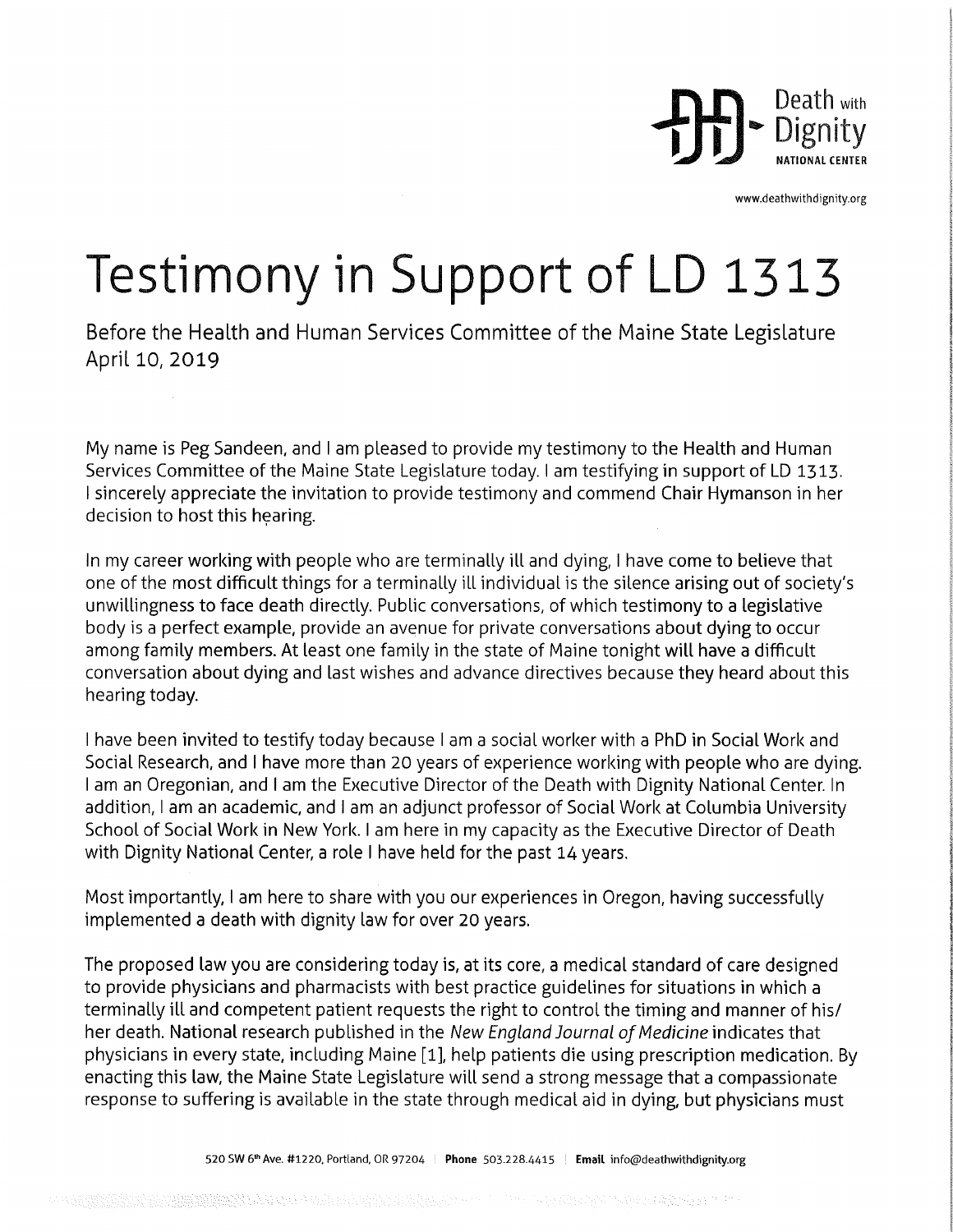follow the carefully regulated safeguards you are considering today. The state of Maine will shine a bright light on the process to ensure the protection of vulnerable individuals.

i

Beyond providing physicians with best practices guidelines, LD 1313 puts decisions about easing suffering in the hands of terminally ill patients, allowing them to engage their family members, their physicians, clergy members and anyone else they choose, if they so choose. It sets aside outdated and archaic government bans on a medical practice that is currently legal for 1 in 5 Americans, a practice that is validated, researched, effective, and full of safeguards to protect vulnerable populations.

Today, you are going to hear a lot of accusations about what this bill does and does not do. For more than two decades now, we have heard these same slippery slope arguments: statements that this law will target individuals who are poor or who are living with disabilities or the elderly; statements suggesting that those without medical care or access to healthcare resources will be forced to end their lives using medical aid in dying because it is cheaper than treating cancer. These slippery slope arguments are just not true. Independent researchers have concluded that the results are quite the opposite:

In 2007, Battin et al [2] explored data out of Oregon to determine if there was a disproportionate impact of 10 groups of potentially vulnerable patients. The data led the researchers to conclude, " ...people who died with a physician's assistance were more likely to be members of groups enjoying comparative social, economic, educational, professional and other privileges...there is no current factual support for so-called slippery-slope concerns about the risks of legalisation of assisted dying-concerns that death in this way would be practised more frequently on persons in vulnerable groups."

You have already heard statements suggesting that death with dignity will undermine hospice and palliative care services, and the researchers are clear on this point, also. In a comprehensive study published in the Journal of Palliative Medicine conducted with family members of 86 Oregonians who were participating in death with dignity [3], researchers concluded, "...another concern regarding the legalization of PAD [physician aid in dying] is that PAD would become <sup>a</sup> substitute for quality end of life care... Insofar as family rating of the quality of a loved one's death is an indicator of end of life care, this study adds to the evidence that the choice to pursue PAD does not appear to be due to, or a reflection of, poorer end of life care."

I've heard of opponents spilling 100 pills on a table, claiming that individuals using death with dignity must ingest all of them and asserting that the practice in Oregon was undignified. While visually startling, it is an outright untruth. No patient in anyjurisdiction has been forced to ingest 100 pill capsules. It doesn't and cannot work that way.

You will likely hear testimony from someone claiming that a health insurance company denied treatment, but offered medication to hasten death. It is true that insurance companies both deny treatment and cover the provisions under death with dignity laws, but linking them together to suggest that an insurance company would deny care and instead offer death with dignity, is <sup>a</sup> falsehood. Not one of these claims has ever come to pass or been independently verified. Not in

there is a summer that I want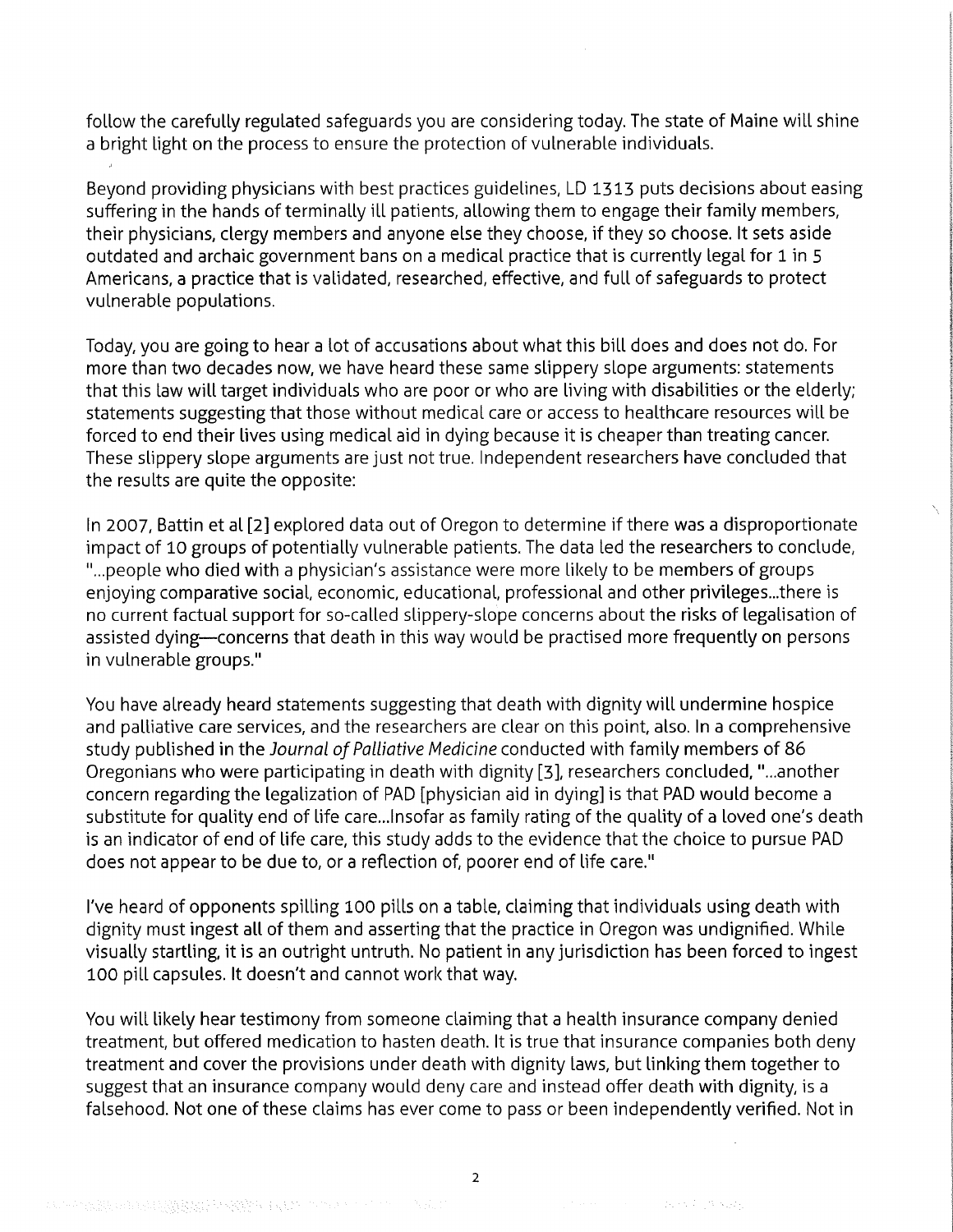Oregon. Not in Washington State. Not in Vermont. California, Colorado, the District of Columbia, Hawaii. Nowhere.

What we do know is that opposition to medical aid in dying comes largely from religious groups that say only God can decide when to end one's life. That is why this law contains clear opt-out provisions for medical professionals and states that only qualified patients who meet the strict criteria and safeguards in this law will be able to receive this prescription.

Throughout this law you will see a series of safeguards designed to protect the patient, the health care professional, and the family; all these provisions have been designed to ensure that the patient is in control. No one else but the patient may administer the medication. The multiple safeguards in LD 1313 include:

- <sup>~</sup>A diagnosis of a terminal illness with a prognosis of six months or less to live, verified by <sup>a</sup> second opinion.
- <sup>~</sup>A mandatory counseling referral if either the attending or consulting physician believes the patient may not have capacity to make this health care decision.
- Oral and written request. The written request must be witnessed by at least two people one of whom must be someone who is not a relative or an heir set to receive an inheritance from the individual. The physicians involved cannot be witnesses.

(

r

E .§ i?

- ' Information must be provided to the patient on all forms of palliative care, hospice care, and other end-of-life options.
- The patient may opt out at any time and for any reason.
- The patient must self administer the medication.
- ' Any health care professional or healthcare institution may choose not to participate.

<sup>l</sup>want to reiterate that last point. No physician, pharmacist, nurse, or any type of care facility may be forced to participate. Whether by conscience, religious belief or moral objection, every person potentially involved in this process may refuse to participate.

It is no coincidence that the very first state to pass death with dignity—Oregon—was recently identified in an article published in the New England Journal of Medicine  $[4]$  as a state with significant and positive differences in how people die, as compared with other states in the country. Oregon does better than the rest of the country in such benchmarks as the number of people who die at home (as opposed to the hospital), the number of people using hospice, and the number of people who received intensive care services at the end of life.

The passage of our law and subsequent end-of-life policy changes sent a signal nationwide, and in Oregon, that dying patients must be accorded more and better care that they control. We've responded to a crisis in how people are dying in Oregon. And other states are following our lead.

A lot of people want to talk about the Oregon experience with death with dignity. But, in almost every legislative hearing I've attended, these people are not from Oregon. I've worked with this